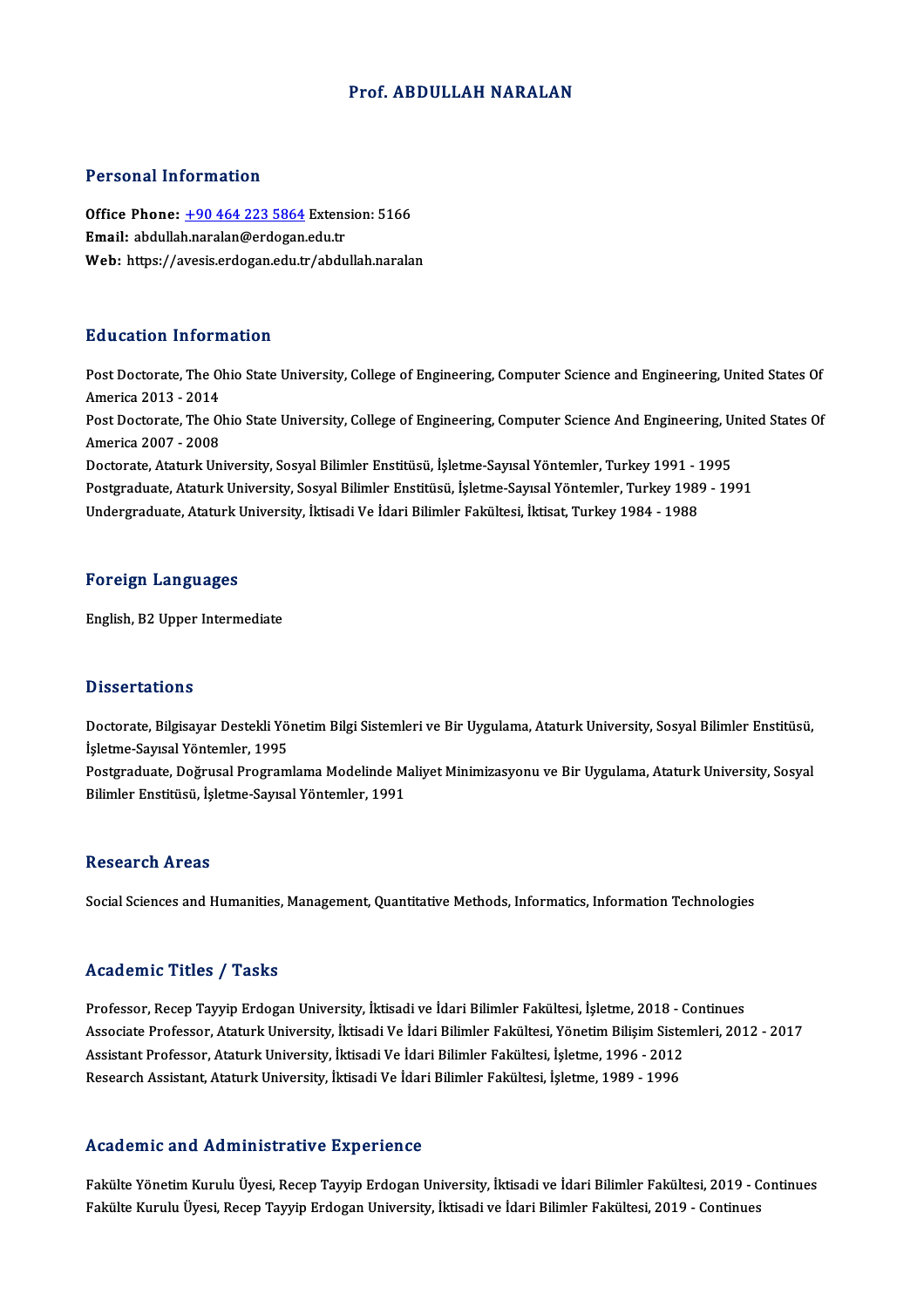Vice Dean, Recep Tayyip Erdogan University, İktisadi ve İdari Bilimler Fakültesi, 2018 - Continues<br>Ataturk University, İltisadi Ve İdari Bilimler Fakültesi, İslatma 2017 - 2017 Vice Dean, Recep Tayyip Erdogan University, İktisadi ve İdari Bilimler Fakült<br>Ataturk University, İktisadi Ve İdari Bilimler Fakültesi, İşletme, 2017 - 2017<br>Ataturk University, İltisadi Ve İdari Bilimler Fakültesi, İsletme Vice Dean, Recep Tayyip Erdogan University, İktisadi ve İdari Bilimler Fakült<br>Ataturk University, İktisadi Ve İdari Bilimler Fakültesi, İşletme, 2017 - 2017<br>Ataturk University, İktisadi Ve İdari Bilimler Fakültesi, İşletme Ataturk University, İktisadi Ve İdari Bilimler Fakültesi, İşlet<br>Ataturk University, İktisadi Ve İdari Bilimler Fakültesi, İşlet<br>Ataturk University, Sosyal Bilimler Enstitüsü, 2016 - 2017<br>Ataturk University, İltisadi Ve İda Ataturk University, İktisadi Ve İdari Bilimler Fakültesi, İşletme, 2016<br>Ataturk University, Sosyal Bilimler Enstitüsü, 2016 - 2017<br>Ataturk University, İktisadi Ve İdari Bilimler Fakültesi, 2012 - 2015<br>Visiting sebelar, The Ataturk University, Sosyal Bilimler Enstitüsü, 2016 - 2017<br>Ataturk University, İktisadi Ve İdari Bilimler Fakültesi, 2012 - 2015<br>Visiting scholar, The Ohio State University, Collage of Engineering, Computer Science and Eng Ataturk University, İktisadi Ve İdari Bilimler Fakültesi, 2012 - 2015<br>Visiting scholar, The Ohio State University, Collage of Engineering, Computer<br>Ataturk University, İktisadi Ve İdari Bilimler Fakültesi, İşletme, 2013 - Visiting scholar, The Ohio State University, Collage of Engineering, Computer Science and Engineering, Italia<br>Ataturk University, İktisadi Ve İdari Bilimler Fakültesi, İşletme, 2013 - 2014<br>Ataturk University, İktisadi Ve İ Ataturk University, İktisadi Ve İdari Bilimler Fakültesi, İşletme, 2013 - 2014<br>Ataturk University, İktisadi Ve İdari Bilimler Fakültesi, Yönetim Bilişim Sistemleri, 2013 - 2014<br>Visiting Scholar, The Ohio State University,

### Courses

Yönetim Bilişim Sistemleri, Doctorate, 2017 - 2018 Yönetim Bilişim Sistemleri, Doctorate, 2017 - 2018<br>Yönetim Bilişim Sistemleri, Undergraduate, 2017 - 2018<br>Bilgisayar Uygulamaları, Undergraduate, 2017 - 2018 Yönetim Bilişim Sistemleri, Doctorate, 2017 - 2018<br>Yönetim Bilişim Sistemleri, Undergraduate, 2017 - 201<br>Bilgisayar Uygulamaları, Undergraduate, 2017 - 2018<br>Bilisim Sistemlerinde Etik Konular Desterate, 2015 Bilgisayar Uygulamaları, Undergraduate, 2017 - 2018<br>Bilişim Sistemlerinde Etik Konular, Doctorate, 2015 - 2016

### Advising Theses

**Advising Theses**<br>NARALAN A., Is Sağlığı ve Güvenliğinde Risk Analizi ve Değerlendirmesi için Yapay Sinir Ağları ile Geliştirilmiş Bir Karar<br>Destek Sistemi, Destarata M Eatib(Student), 2017 1107101115<br>112 NARALAN A., Is Sağlığı ve Güvenliğinde Risk Analiz<br>Destek Sistemi, Doctorate, M.Fatih(Student), 2017<br>NARALAN A., Bilgi ve İletisim Telmolojilerini Yavgız NARALAN A., Is Sağlığı ve Güvenliğinde Risk Analizi ve Değerlendirmesi için Yapay Sinir Ağları ile Gelişt<br>Destek Sistemi, Doctorate, M.Fatih(Student), 2017<br>NARALAN A., Bilgi ve İletişim Teknolojilerini Yaygınlaştırma Çabal Destek Sistemi, Doctorate, M.Fatih(Student), 2017<br>NARALAN A., Bilgi ve İletişim Teknolojilerini Yaygınlaştırma Çabaları: Ardahan ili Örneği, Postgraduate,<br>S.Serkan(Student), 2013 NARALAN A., Sosyal Medya Odaklı Bilgi ve İletişim Teknolojilerinin KOBI Performansına Etkileri: Türkiye'deki İletisim ve S.Serkan(Student), 2013<br>NARALAN A., Sosyal Medya Odaklı Bilgi ve İletişim Teknolojilerinin KOBI Performans<br>Reklam Ajansları Üzerine Ampirik Bir Çalısma, Doctorate, İ.DAŞTAN(Student), 2012<br>NARALAN A., Atatürk Üniversitesi'n NARALAN A., Sosyal Medya Odaklı Bilgi ve İletişim Teknolojilerinin KOBI Performansına Etkileri: Türkiye'deki İletisi<br>Reklam Ajansları Üzerine Ampirik Bir Çalısma, Doctorate, İ.DAŞTAN(Student), 2012<br>NARALAN A., Atatürk Üniv Reklam Ajansları Üzerine Ampirik Bir Çalısma, Doctorate, İ.DAŞTAN(Studen<br>NARALAN A., Atatürk Üniversitesi'nde Okumakta Olan Ögrencilerin Ünivers<br>Beklentilerinin Karşılanma Düzeyi, Postgraduate, S.AYDIN(Student), 2011<br>NARAL NARALAN A., Atatürk Üniversitesi'nde Okumakta Olan Ögrencilerin Üniversiteyi Tercih Nedenleri Ve Üniversited<br>Beklentilerinin Karşılanma Düzeyi, Postgraduate, S.AYDIN(Student), 2011<br>NARALAN A., Türkiye'deki Belediye İnterne Beklentilerinin Karşılanma Düzeyi, Postgraduate, S.AYDIN(Student), 2011<br>NARALAN A., Türkiye'deki Belediye İnternet Sitelerinin Nicelik ve Nitelik Bakımından İncelenmesi, Postgraduate,<br>A.Kamil(Student), 2010 NARALAN A., Türkiye'deki Belediye İnternet Sitelerinin Nicelik ve Nitelik Bakımından İncelenmesi, Postgraduate,<br>A.Kamil(Student), 2010<br>NARALAN A., Bakü-Tiflis-Ceyhan (BTC) Ham Petrol Boru Hattı Projesinin Sosyo-ekonomik Et A.Kamil(Student), 2010<br>NARALAN A., Bakü-Tiflis-Ceyhan (BTC) Ham Pet<br>Örnegi), Postgraduate, M.Tolga(Student), 2009<br>NARALAN A. Verimlilikve Kalite Vänetimi, Best Örnegi), Postgraduate, M.Tolga(Student), 2009<br>NARALAN A., Verimlilik ve Kalite Yönetimi, Postgraduate, H.KARAKAŞ(Student), 2007

### **Jury Memberships**

Appointment Academic Staff, Atama Jürisi, Yalova Üniversitesi, March, 2018 Appointment Academic Staff, Atama Jürisi, Gaziosman Paşa Üniversitesi, February, 2018 Appointment Academic Staff, Atama Jürisi, Yalova Üniversitesi, March, 2018<br>Appointment Academic Staff, Atama Jürisi, Gaziosman Paşa Üniversitesi, February, 201<br>Doctoral Examination, Doktora Yeterlik Jürisi, Atatürk Ünivers Appointment Academic Staff, Atama Jürisi, Gaziosman Paşa Üniversitesi,<br>Doctoral Examination, Doktora Yeterlik Jürisi, Atatürk Üniversitesi SBE,<br>Doctorate, Doktora Yeterlik Jürisi, Atatürk Üniversitesi SBE, June, 2016<br>Docto Doctoral Examination, Doktora Yeterlik Jürisi, Atatürk Üniversitesi S<br>Doctorate, Doktora Yeterlik Jürisi, Atatürk Üniversitesi SBE, June, 20<br>Doctorate, Tez Savunma Jürisi, Atatürk Üniversitesi SBE, July, 2014<br>Post Craduate Doctorate, Doktora Yeterlik Jürisi, Atatürk Üniversitesi SBE, June, 2016<br>Doctorate, Tez Savunma Jürisi, Atatürk Üniversitesi SBE, July, 2014<br>Post Graduate, Tez Savunma Jürisi, Atatürk Üniversitesi SBE, June, 2014

### Articles Published in Other Journals

- Tticles Published in Other Journals<br>I. IMPROVEMENT OF TRANSPORTATION ROUTES IN MUNICIPALITIES BY DNA COMPUTATION METHOD IMPROVEMENT OF TRANSPORTAT<br>IMPROVEMENT OF TRANSPORTAT<br>KALELİ S. S. , BAYĞIN M., NARALAN A. IMPROVEMENT OF TRANSPORTATION ROUTES IN MUNICIPALITIES BY DNA COMPUTATION ME<br>KALELİ S. S. , BAYĞIN M., NARALAN A.<br>Uluslararası Yönetim İktisat ve İşletme Dergisi, vol.16, no.4, 2020 (Refereed Journals of Other Institutions KALELİ S. S. , BAYĞIN M., NARALAN A.<br>Uluslararası Yönetim İktisat ve İşletme Dergisi, vol.16, no.4, 2020 (Refereed Journals of Other Institutions)<br>II. The Process of Research and Development in Management Information S
- 
-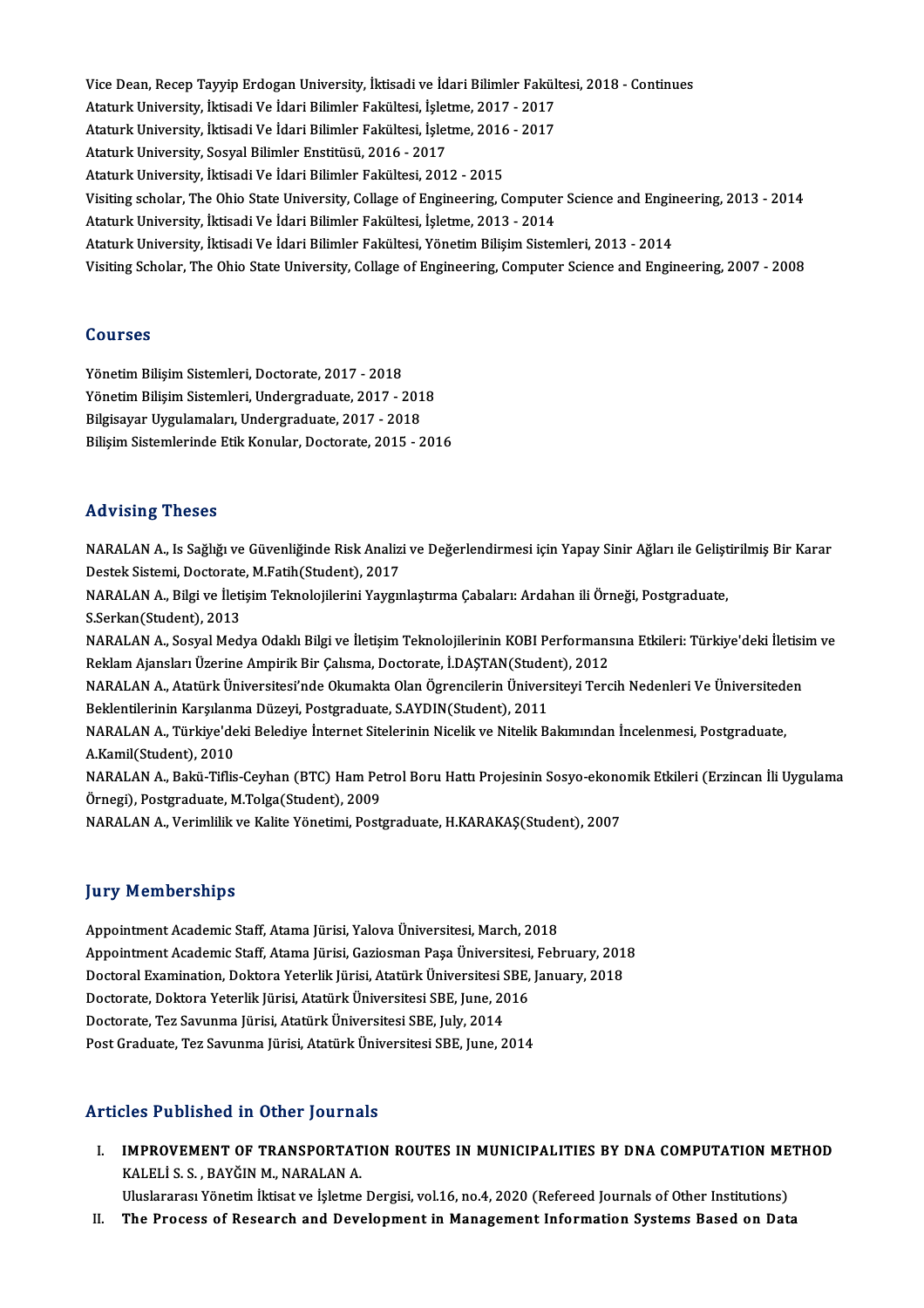## Mining of Articles<br>Naralan A Acil H Mining of Article<br>Naralan A., Asil H.<br>American Journal

Mining of Articles<br>Naralan A., Asil H.<br>American Journal of Mobile Systems, Applications and Services, vol.5, no.1, pp.1-5, 2019 (Refereed Journals of Naralan A., Asil H.<br>American Journal o<br>Other Institutions)<br>Shortest Path De American Journal of Mobile Systems, Applications and Services, vol.5, no.1, pp.1-5, 2019 (Refereed Journals of<br>Other Institutions)<br>III. Shortest Path Detection Using Clonal Selection Algorithm for Erzurum Metropolitan Muni

Other Institutions)<br>Shortest Path Detection Using Clo:<br>NARALAN A., KALELİ S.S. , BAYĞIN M.<br>Mugla Journal of Science and Technols Shortest Path Detection Using Clonal Selection Algorithm for Erzurum Metropolitan Municipality<br>NARALAN A., KALELİ S. S. , BAYĞIN M.<br>Mugla Journal of Science and Technology, vol.3, pp.138-142, 2017 (International Refereed U

NARALAN A., KALELİ S. S. , BAYĞIN M.<br>Mugla Journal of Science and Technology, vol.3, pp.138-142, 2017 (International Refereed University Journal)<br>IV. Türkiye deki Üniversite Web Sayfalarının Performans ve Yüklenme Süre Mugla Journal of Science and Technolog<br>Türkiye deki Üniversite Web Sayfal:<br>NARALAN A., ERDEN O., NURSAÇAN İ. C.<br>Atatürk Üniversitesi Sesual Bilimler Enst Türkiye deki Üniversite Web Sayfalarının Performans ve Yüklenme Süreleri Açısından İncelenmesi<br>NARALAN A., ERDEN O., NURSAÇAN İ. C.<br>Atatürk Üniversitesi Sosyal Bilimler Enstitüsü Dergisi, vol.21, no.3, pp.1123-1137, 2017 (

NARALAN<br>Atatürk Ül<br>Journals)<br>Pit Ci Sis Atatürk Üniversitesi Sosyal Bilimler Enstitüsü Dergisi, vol.21, no.3, pp.1123-1137, 2017 (Other Refereed Nati<br>Journals)<br>V. BİLGİ SİSTEMLERİNDE OLUMSUZLUK SENARYOLARININYILLARA GÖRE DEĞİŞİMİ (2006-2015):<br>CAYKUR ÖRNEĞİ

- Journals)<br>V. BİLGİ SİSTEMLERİNDE OLUMSUZLUK SENARYOLARININYILLARA GÖRE DEĞİŞİMİ (2006-2015):<br>CAYKUR ÖRNEĞİ
	- NARALAN A.

ÇAYKUR ÖRNEĞİ<br>NARALAN A.<br>Atatürk Üniversitesi İktisadi ve İdari Bilimler Dergisi, vol.31, no.5, pp.1033-1056, 2017 (Other Refereed National NARALAN<br>Atatürk Ül<br>Journals)<br>The Effec Atatürk Üniversitesi İktisadi ve İdari Bilimler Dergisi, vol.31, no.5, pp.1033-1056, 2017 (Other R<br>Journals)<br>VI. The Effect of Different Types of Building Trust in E commerce of IT based Products<br>NARALAN A ASU H

## Journals)<br><mark>The Effect of Differ</mark><br>NARALAN A., ASİL H.<br>International Journal The Effect of Different Types of Building Trust in E commerce of IT based Products<br>NARALAN A., ASİL H.<br>International Journal of Computer Science And Technology, vol.7, no.4, pp.201-204, 2016 (Refereed Journals of<br>Other Ins

NARALAN A., ASİL<br>International Journ<br>Other Institutions)<br>Imnast of Inform International Journal of Computer Science And Technology, vol.7, no.4, pp.201-204, 2016 (Refe<br>Other Institutions)<br>VII. Impact of Information Technology on Management in Small and Medium Industries<br>ASU H. NARALAN A

Other Institutions)<br>VII. Impact of Information Technology on Management in Small and Medium Industries<br>ASİL H., NARALAN A. Impact of Information Technology on Management in Small and Medium Industries<br>ASİL H., NARALAN A.<br>Journal of Telecommunications System Management, vol.5, no.3, 2016 (Refereed Journals of Other Institutions)<br>A Comparative S

### ASİL H., NARALAN A.<br>Journal of Telecommunications System Management, vol.5, no.3, 2016 (Refereed Journals of Other Institutions)<br>VIII. A Comparative Study of Online Shopping by Users in Two Different Societies Case Stud Journal of Telecommunications System Management,<br>A Comparative Study of Online Shopping by Us<br>Ataturk University and Tabriz Azad University<br>NARALAN A, CHAEEARZADEH M VIII. A Comparative Study of Online Shopping by Users in Two Different Societies Case Study Erzurum<br>Ataturk University and Tabriz Azad University<br>NARALAN A., GHAFFARZADEH M.

Ataturk University and Tabriz Azad University<br>NARALAN A., GHAFFARZADEH M.<br>International Journal of Advanced Research in Computer Science and Software Engineering, vol.6, no.11, pp.67-76,<br>2016 (Refereed Journals of Other In NARALAN A., GHAFFARZADEH M.<br>International Journal of Advanced Research in<br>2016 (Refereed Journals of Other Institutions)<br>E Beledive Higmotlerinde Ferkundeliğun To International Journal of Advanced Research in Computer Science and Software Engineering, vol.6, no.11, p.<br>2016 (Refereed Journals of Other Institutions)<br>IX. E Belediye Hizmetlerinde Farkındalığın Tespiti Zambak Projesi Öze

## 2016 (Refereed Jou<br><mark>E Belediye Hizmet</mark><br>Belediyesi Örneği<br>DASTANİ NARALA E Belediye Hizmetleri<br>Belediyesi Örneği<br>DAŞTAN İ., NARALAN A.<br>Atatürk Üniversitesi Sess

Belediyesi Örneği<br>DAŞTAN İ., NARALAN A.<br>Atatürk Üniversitesi Sosyal Bilimler Enstitüsü Dergisi, vol.19, no.3, pp.217-233, 2015 (Other Refereed National DAŞTAN İ<br>Atatürk Ül<br>Journals)<br>İs Seğliği Atatürk Üniversitesi Sosyal Bilimler Enstitüsü Dergisi, vol.19, no.3, pp.217-233, 2015 (Other Refereed National<br>Journals)<br>X. İş Sağlığı ve Güvenliğinde Risk Analizi ve Değerlendirmesi İçin Geliştirilmiş Bir Karar Destek Si

## Journals)<br>İş Sağlığı ve Güvenliğinde Risk Analizi ve De<br>Yapay Sinir Ağı Atatürk Üniversitesi Örneği<br>ALAEDDİNQĞLUM E. SİNGAR S. NARALAN A İş Sağlığı ve Güvenliğinde Risk Analizi ve l<br>Yapay Sinir Ağı Atatürk Üniversitesi Örneğ<br>ALAEDDİNOĞLUM.F., SİNCAR S., NARALAN A.<br>Culayasın Üniversitesi Mühandialik Mimarlık Fa

ALAEDDİNOĞLU M. F., SİNCAR S., NARALAN A.

Çukurova Üniversitesi Mühendislik Mimarlık Fakültesi Dergisi, vol.30, no.2, 2015 (Other Refereed National<br>Journals) Cukurova Üniversitesi Mühendislik Mimarlık Fakültesi Dergisi, vol.30, no.2, 2015 (Other Refereed Nation Journals)<br>Journals)<br>XI. Organizasyonlarda Maliyet Tasarrufu Sağlayan Etkin Bir Strateji Sanallaştırma Teknolojisi<br>ÖZDE

## Journals)<br><mark>Organizasyonlarda Maliyet Tas</mark><br>ÖZDEMİR A., NARALAN A., ÇAM H.<br>Clabal Journal of Economics and B Organizasyonlarda Maliyet Tasarrufu Sağlayan Etkin Bir Strateji Sanallaştırma Teknolojisi<br>ÖZDEMİR A., NARALAN A., ÇAM H.<br>Global Journal of Economics and Business Studies, vol.4, no.8, pp.46-56, 2015 (Other Refereed Nationa

### ÖZDEMİR A., NARALAN A., ÇAM H.<br>Global Journal of Economics and Business Studies, vol.4, no.8, pp.46-56, 2015 (Other Refereed National Journals)<br>XII. The Comparison Between Public Private and University Hospitals in Ter **Global Jon**<br>The Cor<br>Turkey<br>ÖZDEMİ The Comparison Between Public<br>Turkey<br>ÖZDEMİR A., BAKAN S., NARALAN A.<br>The Journal of Acedomic Social Scien Turkey<br>ÖZDEMİR A., BAKAN S., NARALAN A.<br>The Journal of Academic Social Science Studies, vol.6, no.3, pp.1299-1311, 2013 (Refereed Journals of Other

ÖZDEMİR A.,<br>The Journal o<br>Institutions)<br>E Covernme The Journal of Academic Social Science Studies, vol.6, no.3, pp.1299-1311, 2013 (Refereed Journals of Other<br>Institutions)<br>XIII. E Government Adoption Among Citizens The Case Study of Health Care Workers in a Rural Turkish<br>

## Institution<br>E Govern<br>Hospital<br>NARALAN E Government Adoption Among<br>Hospital<br>NARALAN A., ÇELİK A. K. , BAKAN S.<br>Pessarsh Jaurnal of Fsanamics Pusi

Hospital<br>NARALAN A., ÇELİK A. K. , BAKAN S.<br>Research Journal of Economics, Business and ICT, vol.8, no.3, pp.44-54, 2013 (Refereed Journals of Other<br>Institutione) NARALAN A<br>Research Jo<br>Institutions)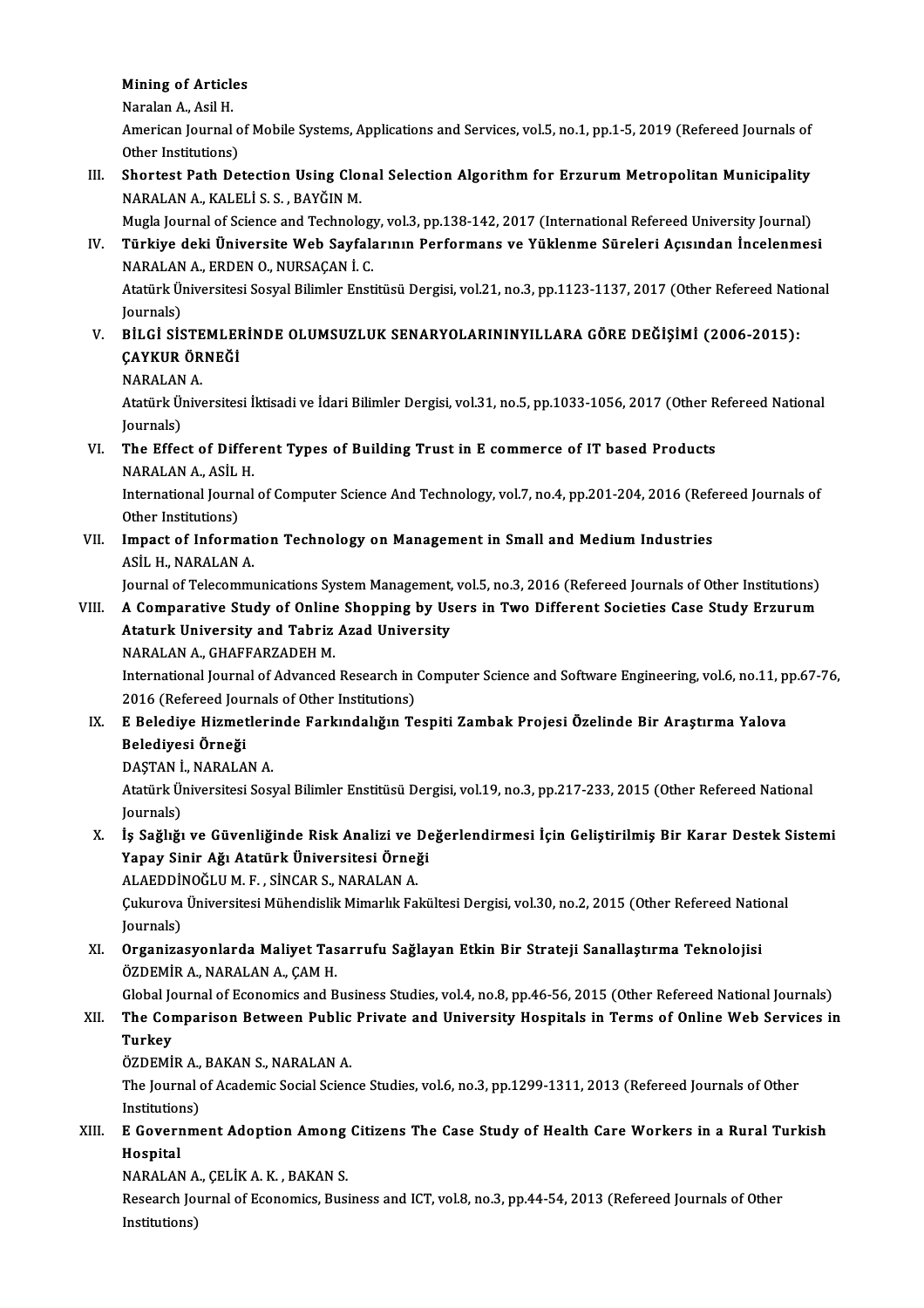| XIV.    | Unobstructed Access to Information and Communication Technologies Services The Case of Turkey<br>ÖZDEMİR A., NARALAN A., Akbaba A. İ. |
|---------|---------------------------------------------------------------------------------------------------------------------------------------|
|         | The Journal of Academic Social Science Studies, vol.6, no.2, pp.1567-1579, 2013 (Refereed Journals of Other                           |
|         | Institutions)                                                                                                                         |
| XV.     | Dönüştürücü Liderlik Algısı ile Bilgi Yönetimi Kabiliyetleri Arasındaki İlişkiler KOSGEB                                              |
|         | İşletmelerinde Örnek Bir Uygulama<br>NARALAN A., YILDIZ İ., KAHYA C.                                                                  |
|         | Yönetim ve Ekonomi Araştırmaları Dergisi, no.20, pp.65-87, 2013 (Other Refereed National Journals)                                    |
| XVI.    | Üniversite Öğrencilerinin Üniversiteden Beklentileri ve Bölüm Memnuniyeti Araştırması Atatürk                                         |
|         | Üniversitesi Örneği                                                                                                                   |
|         | NARALAN A, KALELİ S S.                                                                                                                |
|         | Organizasyon ve Yönetim Bilimleri Dergisi, vol.4, no.1, pp.1-11, 2012 (Other Refereed National Journals)                              |
| XVII.   | The Effects Of Information Technology Supported Education On Strategic Decision Making An                                             |
|         | <b>Empirical Study</b>                                                                                                                |
|         | DAŞTAN İ., ÇİÇEK M., NARALAN A.                                                                                                       |
|         | Procedia - Social and Behavioral Sciences, vol.24, pp.1134-1142, 2011 (Refereed Journals of Other Institutions)                       |
| XVIII.  | Türkiye de E Hazırlık ve E Devletleşme                                                                                                |
|         | <b>NARALAN A</b>                                                                                                                      |
|         | Atatürk Üniversitesi İİBF Dergisi, vol.23, no.1, pp.1-17, 2009 (Other Refereed National Journals)                                     |
| XIX.    | Konutlardaki Dogalgaz Sisteminin Tercih Edilmesinde Etkili Olan Faktörlerin Arastırılması                                             |
|         | OKTAY E., NARALAN A., ÖZÇOMAK M. S.                                                                                                   |
|         | Atatürk Üniversitesi Sosyal Bilimler Enstitüsü Dergisi, vol.11, no.1, pp.341-353, 2008 (Other Refereed National                       |
|         | Journals)                                                                                                                             |
| XX.     | E Devlete Etki Eden Faktörler                                                                                                         |
|         | <b>NARALAN A</b>                                                                                                                      |
|         | Atatürk Üniversitesi Sosyal Bilimler Enstitüsü Dergisi, vol.12, no.2, pp.457-468, 2008 (Other Refereed National                       |
| XXI.    | Journals)<br>Belediyelerin Resmi Internet Sitesi Sahipliği İle Siyasi Partiler ve Nüfus Arasındaki İlişki                             |
|         | NARALAN A.                                                                                                                            |
|         | Cumhuriyet Üniversitesi İİBF Dergisi, vol.9, no.2, pp.63-78, 2008 (Other Refereed National Journals)                                  |
| XXII.   | Türkiye de E Devlet Güçlükleri                                                                                                        |
|         | <b>NARALAN A</b>                                                                                                                      |
|         | EKEV Akademi Dergisi, no.37, pp.27-40, 2008 (Other Refereed National Journals)                                                        |
| XXIII.  | Türkiye de Belediyelerin Resmi İnternet Sitesi Sahipliği ile Gelişmişlik Arasındaki İlişki                                            |
|         | NARALAN A.                                                                                                                            |
|         | Gazi Üniversitesi İİBF Dergisi, vol.9, no.2, pp.105-120, 2007 (Other Refereed National Journals)                                      |
| XXIV.   | Gelişmişlik Seviyeleri ve Nüfusa Göre Kaymakamlık ve İlçe Belediyelerinin İnternet Sitesi                                             |
|         | Sahipliklerinin Araştırılması                                                                                                         |
|         | NARALAN A.                                                                                                                            |
|         | Atatürk Üniversitesi Sosyal Bilimler Enstitüsü Dergisi, vol.9, no.1, pp.279-290, 2007 (Other Refereed National                        |
|         | Journals)                                                                                                                             |
| XXV     | Bilgi Sistemlerinde Olumsuz Senaryolar ve Çaykur Uygulaması<br><b>NARALAN A</b>                                                       |
|         | Ege Akademik Bakış, vol.7, no.2, pp.595-611, 2007 (Other Refereed National Journals)                                                  |
| XXVI.   | Internet te Etik İhlaller                                                                                                             |
|         | NARALAN A.                                                                                                                            |
|         | EKEV Akademi Dergisi, no.11, pp.139-149, 2002 (Other Refereed National Journals)                                                      |
| XXVII.  | Bilgisayarlarda Program İcra Sürelerinin Kısaltılması çeviri                                                                          |
|         | NARALAN A.                                                                                                                            |
|         | Atatürk Üniversitesi İİBF Dergisi, vol.9, pp.13-28, 1992 (Other Refereed National Journals)                                           |
| XXVIII. | Erzurum Ticari İşletmelerinde Bilgisayar Kullanım Düzeyleri                                                                           |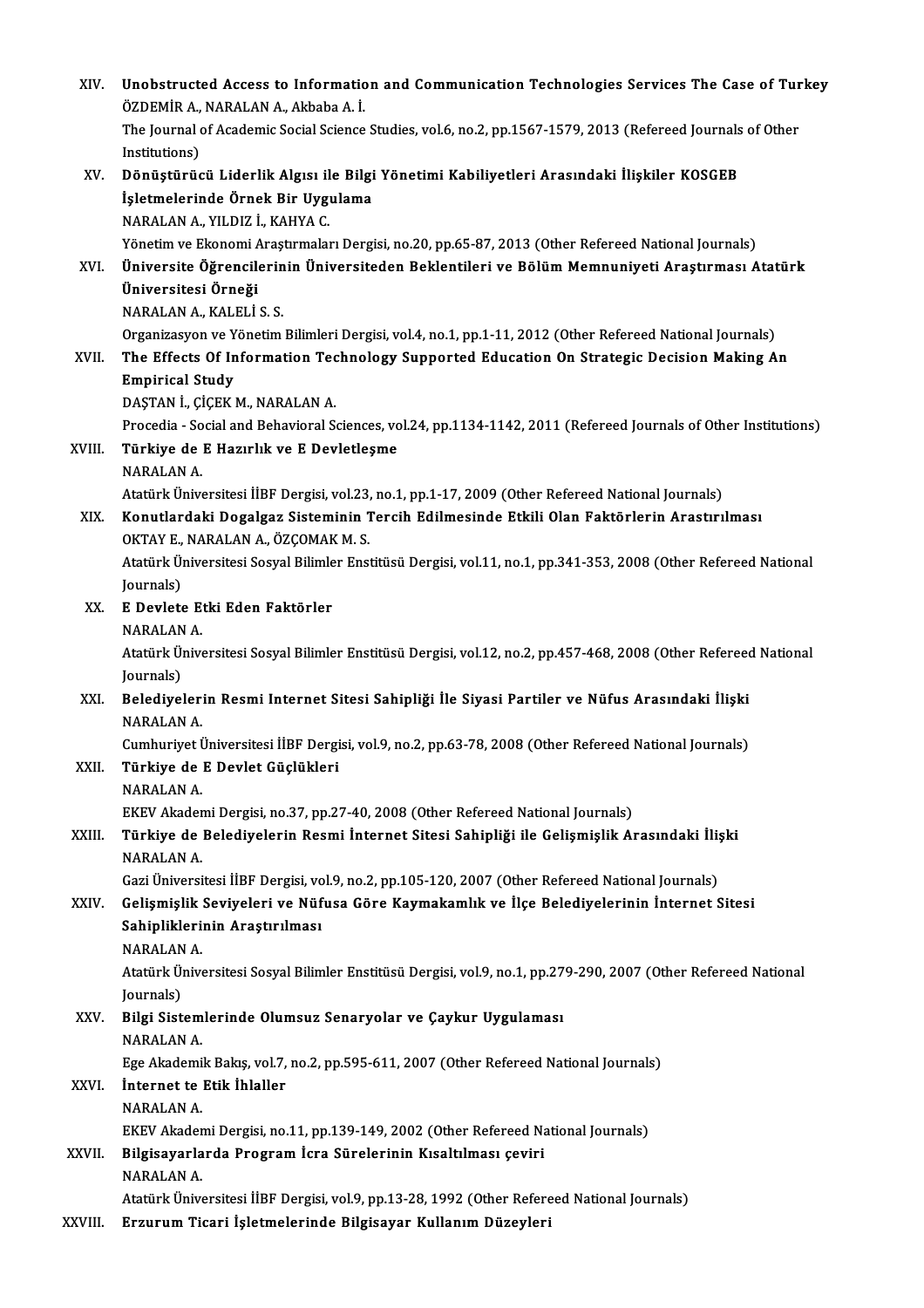NARALANA.

NARALAN A.<br>Atatürk Üniversitesi İİBF Dergisi, pp.379-391, 1992 (Other Refereed National Journals)<br>Kuynuk Teorisi seviri

- NARALAN A.<br>Atatürk Üniversitesi İİBF<br>XXIX. Kuyruk Teorisi çeviri<br>NARALAN A Atatürk Ünive<br><mark>Kuyruk Teo</mark><br>NARALAN A.
	-
	- Kuyruk Teorisi çeviri<br>NARALAN A.<br>Atatürk Üniversitesi İİBF Dergisi, no.8, 1989 (Other Refereed National Journals)

### Books&Book Chapters

ooks & Book Chapters<br>I. Bilgi Yönetimi İçin Sistemler ve Teknolojiler<br>NARALANA na 2001<br>Bilgi Yöneti<br>NARALAN A.<br>in: Kurumsal. Bilgi Yönetimi İçin Sistemler ve Teknolojiler<br>NARALAN A.<br>in: Kurumsal Bilgi Yönetimi, Abdullah NARALAN, Abdulkadir ÖZDEMİR, Editor, Atatürk Üniversitesi Açıköğretim<br>Fekültesi, Ergunum, 2017 NARALAN A.<br>in: Kurumsal Bilgi Yönetin<br>Fakültesi, Erzurum, 2017<br>Evaal II. Excel<br>NARALAN A. Fakültesi, Erzurum, 2017 İmaj Yayınevi, Ankara, 2015 NARALAN A.<br>İmaj Yayınevi, Ankara, 2015<br>III. İŞLETİM SİSTEMLERİ SANALLAŞTIRMA VE PARDUS<br>NARALAN A. İmaj Yayınevi<br>İŞLETİM SİS<br>NARALAN A.<br>İmai Yayınayi İŞLETİM SİSTEMLERİ SAN<br>NARALAN A.<br>İmaj Yayınevi, Ankara, 2014<br>Tamal Bilgi Taknalajilari NARALAN A.<br>İmaj Yayınevi, Ankara, 2014<br>IV. Temel Bilgi Teknolojileri<br>NARALAN A. İmaj Yayınevi<br>Temel Bilgi<br>NARALAN A.<br>İmai Yayınevi **Temel Bilgi Teknolojileri<br>NARALAN A.<br>İmaj Yayınevi, Ankara, 2010**<br>E Dovlet ve Algılanısı Üze NARALAN A.<br>İmaj Yayınevi, Ankara, 2010<br>V. E Devlet ve Algılanışı Üzerine Bir Araştırma<br>NARALAN A. İmaj Yayınevi<br>E Devlet ve<br>NARALAN A.<br>İmai Yayınayi E Devlet ve Algılanışı Üze<br>NARALAN A.<br>İmaj Yayınevi, Ankara, 2008<br>Erzunum daki Kanutlarda NARALAN A.<br>İmaj Yayınevi, Ankara, 2008<br>VI. Erzurum daki Konutlarda Tercih Edilen Doğalgaz Sistemi Araştırması<br>OKTAVE NARALAN A. ÖZCOMAK M. S İmaj Yayınevi, Ankara, 2008<br>Erzurum daki Konutlarda Tercih Ed<br>OKTAY E., NARALAN A., ÖZÇOMAK M. S.<br>Aktif Yayınları, 2007 Erzurum daki Kon<br>OKTAY E., NARALAN<br>Aktif Yayınları, 2007<br>Üniversite Censliği OKTAY E., NARALAN A., ÖZÇOMAK M. S.<br>Aktif Yayınları, 2007<br>VII. Üniversite Gençliğinin Sosyo-Ekonomik Profili Araştırması Aktif Yayınları, 2007<br>Üniversite Gençliğinin Sosyo-Ekonomik Profili Araştırması<br>YAYLALI M., OKTAY E., ÖZEN Ü., AKAN Y., ÖZER H., KIZILTAN A., NARALAN A., DOĞAN E. M. , ÖZÇOMAK M. S. ,<br>AKTÜRK F Üniversite<br>YAYLALI M<br>AKTÜRK E.<br>Atatürk Üni YAYLALI M., OKTAY E., ÖZEN Ü., AKAN Y., ÖZEI<br>AKTÜRK E.<br>Atatürk Üniversitesi Yayınları, Erzurum, 2006<br>Erzel YP AKTÜRK E.<br>Atatürk Ünive<br>VIII. – Excel XP<br>– NARALAN A. Atatürk Üniversitesi Yayınları, Erzurum, 2006 Aktif Yayınevi, 2006

### Refereed Congress / Symposium Publications in Proceedings

- efereed Congress / Symposium Publications in Proceedings<br>I. Optimal Route Detection with DNA Computing for The Asymmetric Traveling Salesman Problem<br>KALELLS S. PAVČIN M. NARALAN A Sources of the process of the setting<br>Optimal Route Detection with DNA<br>KALELİ S. S., BAYĞINM., NARALANA. Optimal Route Detection with DNA Computing for The Asymmetric Traveling Salesman Problem<br>KALELİ S. S. , BAYĞIN M., NARALAN A.<br>6. International Management Information Systems Conference "Connectedness and Cybersecurity", İs KALELİ S. S. , BAYĞIN M., NARALAN A.<br>6. International Management Information Systems Conference "Connectedness and Cybersecurity", İstanbul, Turkey, 9 - 12 October 2019
- II. SHORTEST PATH DETECTION USING CLONAL SELECTION ALGORITHM FOR ERZURUM METROPOLITAN<br>MUNICIPALITY

NARALANA.,KALELİ S.S. ,BAYĞINM.

4th International Management Information Systems Conference (IMISC2017), İstanbul, Turkey, 17 - 20 October 2017,pp.149 4th International Management Information Systems Conference (IMISC2017), İstanbul, Turkey, 17 - 20<br>2017, pp.149<br>III. Optimal Route Detect Based On Genetic Algorithm for Erzurum Metropolitan Municipality<br>PAVČIN M. KALELİ S.

2017, pp.149<br><mark>Optimal Route Detect Based On Ge</mark><br>BAYĞIN M., KALELİ S. S. , NARALAN A.<br>Eth International Conference on Adver BAYĞIN M., KALELİ S. S. , NARALAN A.<br>5th International Conference on Advanced Technology Sciences (ICAT 17), İstanbul, Turkey, 9 - 12 May 2017,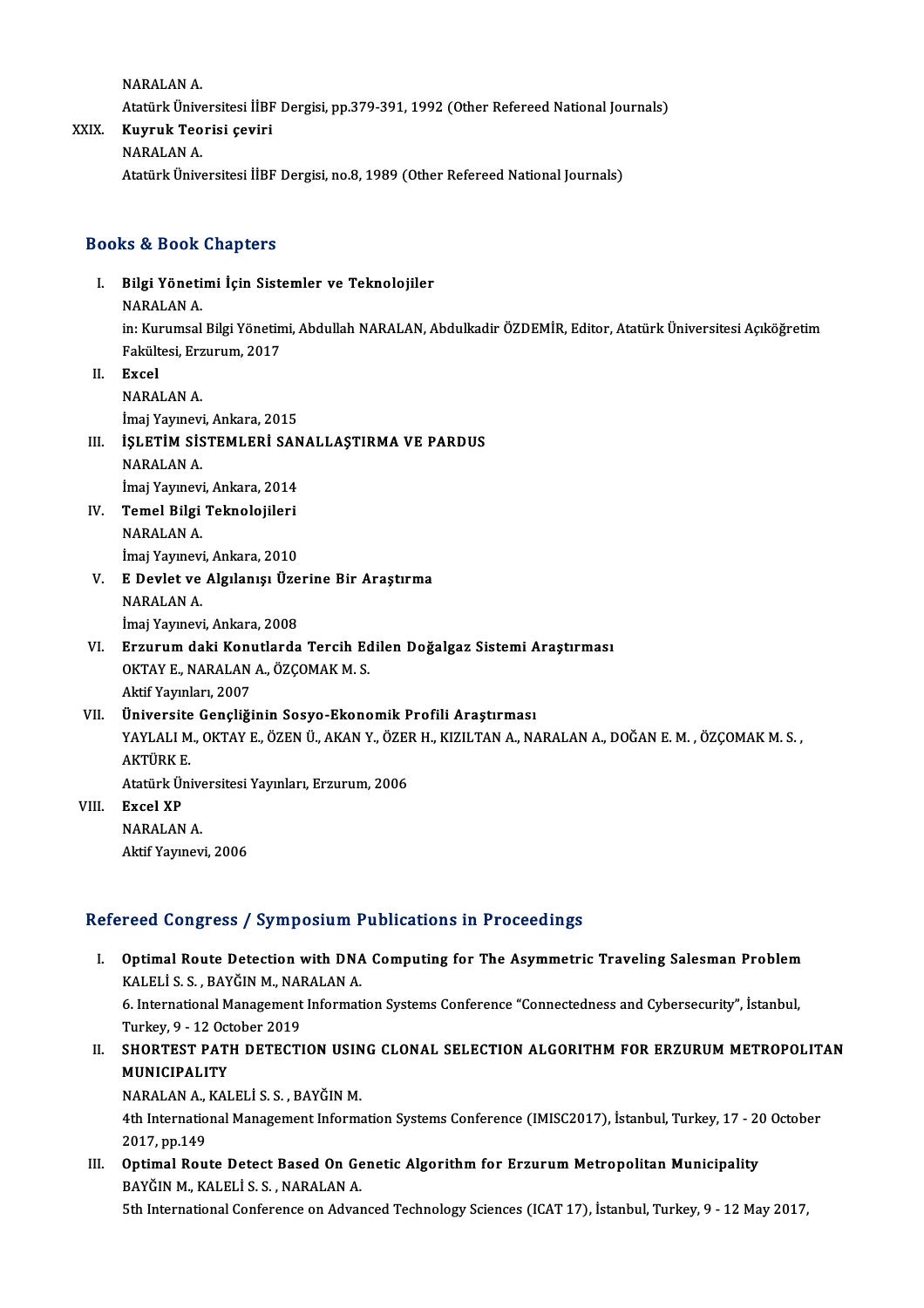pp.167-171

IV. University Students Mobile Phone and Communication Device Preferences Changes Between 2011<br>2015 pp.167<br>Unive<br>2015<br>NARAL University Students Mobile Phone<br>2015<br>NARALAN A., NARALAN M. N. , Kula S.<br>International Conference on Business

International Conference on Business and Economic Studies, Washington D.C., United States Of America, 25 - 27<br>February 2016, pp.134-158 NARALAN A., NARALAN M. N<br>International Conference on<br>February 2016, pp.134-158<br>Bilgi Sistemlerinde Olume International Conference on Business and Economic Studies, Washington D.C., United States Of America, 25<br>February 2016, pp.134-158<br>V. Bilgi Sistemlerinde Olumsuzluk Senaryolarının Yıllara Göre Değişimi 2006 2015 Çaykur Örn

February 201<br>Bilgi Sistem<br>NARALAN A. Bilgi Sistemlerinde Olumsuzluk Senaryolarının Yıllara Göre Değişimi 2006 2015 Çaykur Örneği<br>NARALAN A.<br>2. Wirtschaftswissenschaftliches Forum: IT und Innovationsmanagement, Munich, Germany, 4 - 06 November 2015<br>İran da E t

NARALAN A.<br>2. Wirtschaftswissenschaftliches Forum: IT<br>VI. **İran da E ticaret**<br>NARALAN A., ALİPOUR N., POURMOUSA H. 2. Wirtschaftswissenschaftliches Forum: IT und Innovationsmanagement, Munich, Germany, 4 - 06 November 2015

2. Ulusal Yönetim Bilisim Sistemleri Kongresi, Erzurum, Turkey, 8 - 10 October 2015, vol.1, pp.1065-175

NARALAN A., ALİPOUR N., POURMOUSA H.<br>2. Ulusal Yönetim Bilişim Sistemleri Kongresi, Erzurum, Turkey, 8 - 10 October 2015, vol.1, pp.1065-<br>VII. Üniversiteli Gençlerin Mobil Ve Elektronik Ile Olan Iliskileri Üzerine Gene 2. Ulusal Yönetim Bili<br>Üniversiteli Gençle<br>NARALAN A., Kula S.<br>International Cenfor NARALAN A, Kula S

International Conference of Interdisciplinary Studies, San-Antonio, Northern Mariana Islands, 16 - 19 April 2015, pp.19 International Conference of Interdisciplinary Studies, San-Antonio, Northern Mariana Islands, 16 - 19 /<br>pp.19<br>VIII. Organizasyonlarda Maliyet Tasarrufu Sağlayan Etkin Bir Strateji Sanallaştırma Teknolojisi<br>ÖZDEMİR A. N

## pp.19<br>Organizasyonlarda Maliyet Tas<br>ÖZDEMİR A., NARALAN A., ÇAM H.<br>1st International Conference "Busi Organizasyonlarda Maliyet Tasarrufu Sağlayan Etkin Bir Strateji Sanallaştırma Teknolojisi<br>ÖZDEMİR A., NARALAN A., ÇAM H.<br>1st International Conference "Business Administration and Corporate Social Responsibility", Baku, Aze

ÖZDEMİR A., NARALAN A., ÇAM H<br>1st International Conference "Bu<br>25 November 2012, pp.172-183<br>Bölzesel Kallunmada Ünivers 1st International Conference "Business Administration and Corporate Social Responsibility", Baku, Aze<br>25 November 2012, pp.172-183<br>IX. Bölgesel Kalkınmada Üniversitelerin Rolü Atatürk Üniversitesi Öğrencilerinin Şehirden v

25 November 2012, pp.172-183<br>IX. Bölgesel Kalkınmada Üniversitelerin Rolü Atatürk Üniversitesi Öğrencilerinin Şehirden ve<br>Üniversiteden Beklentilerinin Karşılanma Düzeyi Bölgesel Kalkınmada Üniversiteleri<br>Üniversiteden Beklentilerinin Karşı<br>NARALAN A., AKBABA A. İ. , ÇELİK A. K.<br>Uluslararası Katılımlı Bölgesel İshirliği v

Üniversiteden Beklentilerinin Karşılanma Düzeyi<br>NARALAN A., AKBABA A. İ. , ÇELİK A. K.<br>Uluslararası Katılımlı Bölgesel İşbirliği ve Kalkınma Sempozyumu, Erzurum, Turkey, 17 - 20 October 2012, pp.273-<br>200 NAR<br>Ulusl<br>290<br>Gam Uluslararası Katılımlı Bölgesel İşbirliği ve Kalkınma Sempozyumu, Erzurum, Turkey, 17 - 20 October 2012, pp.2<br>290<br>X. Computer Usage of Small and Medium Sized Enterprises with Respect to Sectoral Range Evidence<br>from Turkey

290<br>Computer Us<br>from Turkey<br>NARALAN A A Computer Usage of Small and Medi<br>from Turkey<br>NARALAN A., AKBABA A. İ. , ÇELİK A. K.<br>Challanges for Analysis of the Business

from Turkey<br>NARALAN A., AKBABA A. İ. , ÇELİK A. K.<br>Challanges for Analysis of the Business and the Economy Scientific Conference, Berlin, Germany, 13 - 15<br>Sentember 2012, pp.29.45 NARALAN A., AKBABA A. İ.<br>Challanges for Analysis of t<br>September 2012, pp.29-45<br>Snor Holiganizmine Kara Challanges for Analysis of the Business and the Economy Scientific Conference, Berlin, German<br>September 2012, pp.29-45<br>XI. Spor Holiganizmine Karşı İzleyicilerin Bilgisayar ve Elektronik Aygıtlarla İzlenmesi<br>NARALAN A. EVÇ

September 2012, pp.29-45<br>Spor Holiganizmine Karşı İzleyicilerin Bilgisayar ve Elektronik Aygıtlarla İzlenmesi<br>NARALAN A., EYGÜ H.

I. Uluslararası Spor Ekonomisi ve Yönetim Kongresi, İzmir, Turkey, 12 - 15 October 2011, pp.611-627

### XII. Meslek Yüksekokulu Öğrencilerinin E Devlet Algılayışlarının İncelenmesi NARALANA.,KÜÇÜKERGÜLERK.,KALELİ S.S.

8th Knowledge, Economy Management Congress Proceedings, İstanbul, Turkey, 28 - 31 October 2010, pp.525-537

NARALAN A., KÜÇÜKERGÜLER K., KALELİ S. S.<br>8th Knowledge, Economy Management Congress Proceedings, İstanbul, Turkey, 28 - 31 October 2010, p<sub>l</sub><br>8th Üniversite Öğrencilerinin Yasal Olmayan Kopyalamalar İle İlgili Davranışlar 8th Knowledge, Economy<br>Üniversite Öğrencilerin<br>NARALAN A., ÖZDEMİR A.<br><sup>9th Knowledge, Economy</sup> 8th Knowledge, Economy Management Congress Proceedings, İstanbul, Turkey, 28 - 31 October 2010, pp.539-553<br>8th Knowledge, Economy Management Congress Proceedings, İstanbul, Turkey, 28 - 31 October 2010, pp.539-553

### XIV. Bayburt Üniversitesi Sanayi İşbirliğinin Bölgesel Kalkınmaya Olası Etkilerinin İncelenmesi İMAMOĞLU İ.K., KARATAYÖ., NARALANA. Bayburt Üniversitesi Sanayi İşbirliğinin Bölgesel Kalkınmaya Olası Etkilerinin İncele:<br>İMAMOĞLU İ. K., KARATAY Ö., NARALAN A.<br>Uluslararası Bölgesel Kalkınma Sempozyumu, Yozgat, Turkey, 7 - 09 October 2010, pp.497-505<br>Offic

XV. Official Municipal Websites in Turkey A Cross Sectional Analysis<br>NARALAN A. Uluslararası<br>**Official Mun<br>NARALAN A.**<br>9th Annual Ir Official Municipal Websites in Turkey A Cross Sectional Analysis<br>NARALAN A.<br>9th Annual International Digital Government Research Conference, Montreal, Canada, 18 - 21 May 2008<br>Adrese Devel: Nüfus Keyyt Sistemleri ve E Devl

### XVI. Adrese Dayalı Nüfus Kayıt Sistemleri ve E Devlet Fırsatları 9th Annual I<mark>r</mark><br>**Adrese Day**<br>NARALAN A.

17. İstatistikAraştırma Sempozyumu,Ankara,Turkey,8 -09May2008